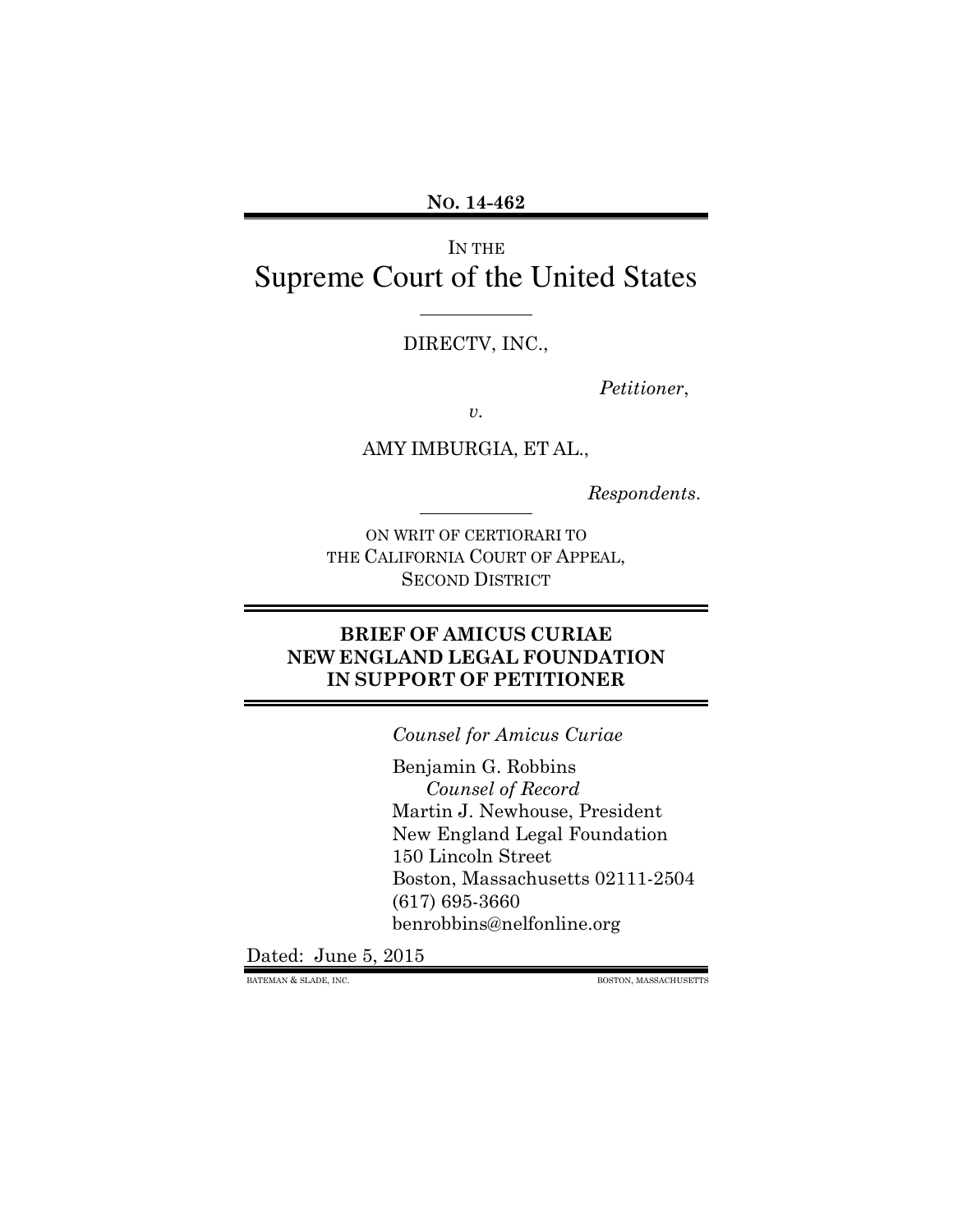# **TABLE OF CONTENTS**

| THE PRE-CONCEPCION            |
|-------------------------------|
| ARBITRATION AGREEMENT AT      |
| ISSUE DOES NOT INDICATE AN    |
| <b>INTENT TO DISPLACE THE</b> |
| FEDERAL ARBITRATION ACT       |
| <b>BECAUSE THE FAA WAS</b>    |
| UNDERSTOOD AT THAT TIME TO    |
| DEFER TO STATE CONTRACT LAW   |
| ON THE ISSUE OF CLASS         |
|                               |
|                               |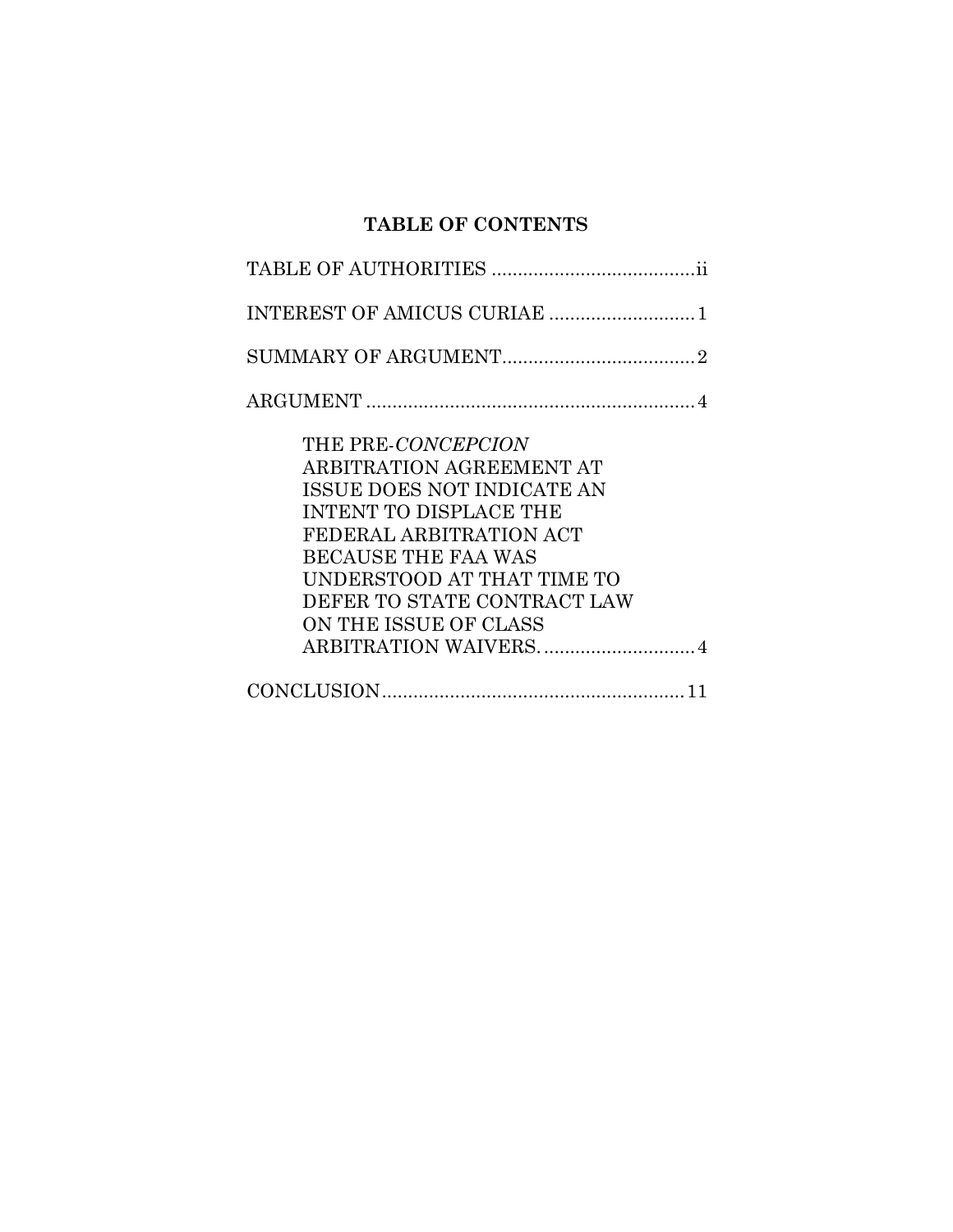## **TABLE OF AUTHORITIES**

### **CASES**

| AT&T Mobility LLC v. Concepcion,                                                        |
|-----------------------------------------------------------------------------------------|
| Green Tree Fin. Corp. v. Bazzle,                                                        |
| <i>Imburgia v. DIRECTV, Inc.,</i><br>170 Cal. Rptr. 3d 190 (Cal. Ct. App. 2014) 5, 6, 8 |
| Kinkel v. Cingular Wireless LLC,                                                        |
| Scott v. Cingular Wireless,                                                             |
| Shroyer v. New Cingular Wireless Servs., Inc.,                                          |
| Stolt–Nielsen S.A. v. AnimalFeeds Int'l Corp.,                                          |
| Ting v. AT&T,                                                                           |
| <b>STATUTES</b>                                                                         |
|                                                                                         |

9 U.S.C. § 2 ........................................................ *passim*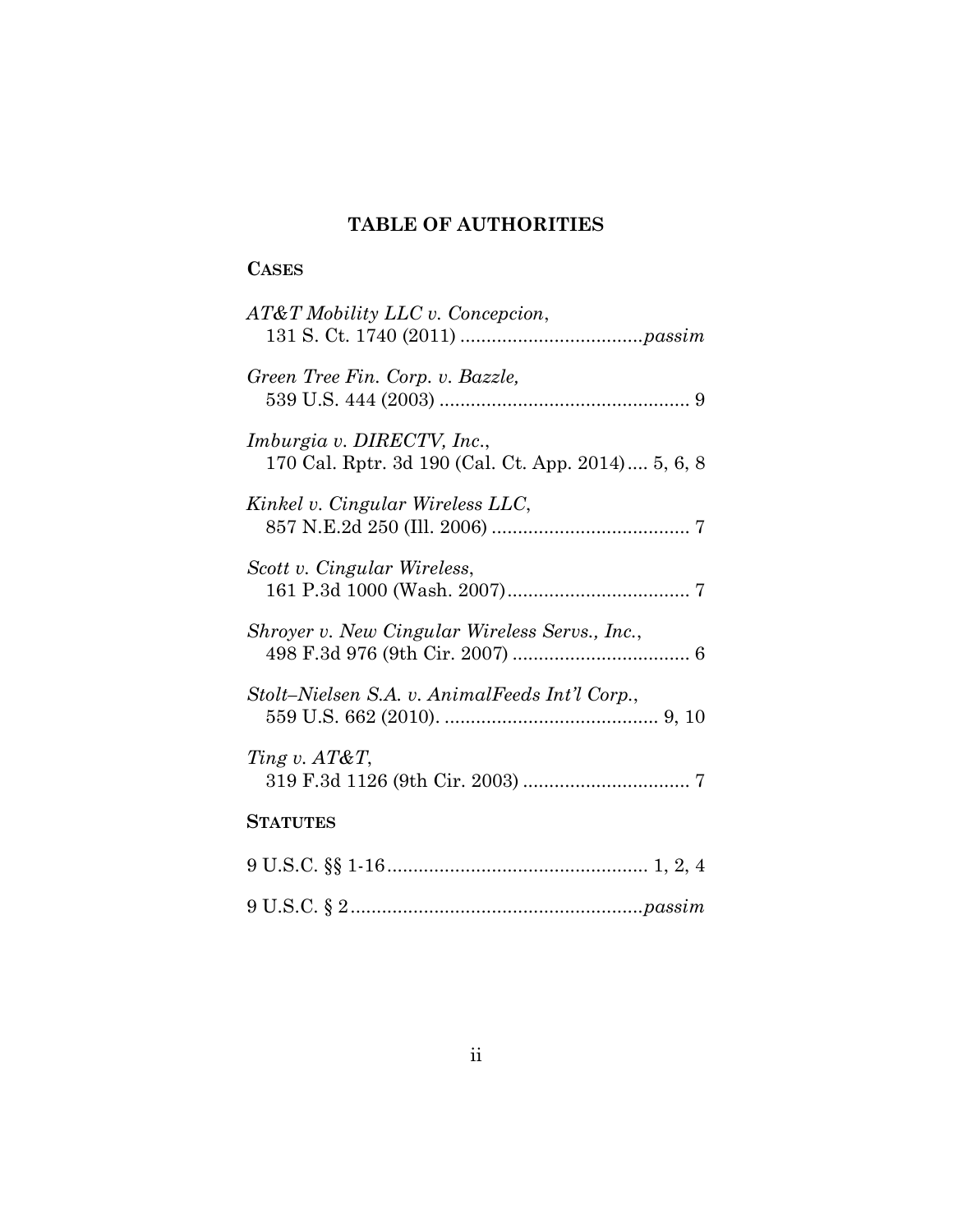### **OTHER AUTHORITIES**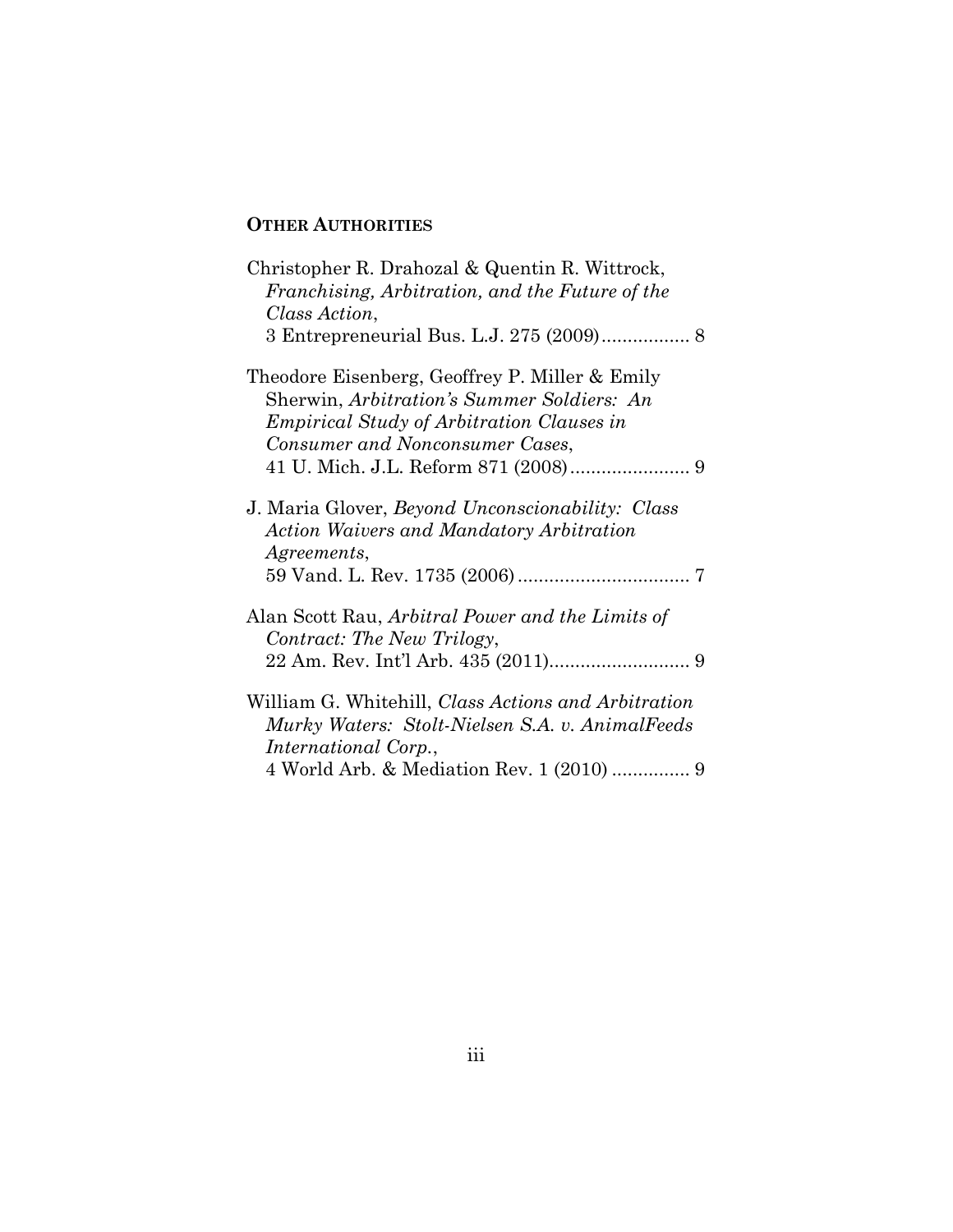#### **INTEREST OF AMICUS CURIAE**

 Amicus curiae New England Legal Foundation ("NELF") seeks to present its views, and the views of its supporters, on the question presented in this case: In an arbitration agreement falling under the Federal Arbitration Act, 9 U.S.C. §§ 1-16 ("FAA"), does a reference to state law with respect to the enforceability of a class arbitration waiver displace the FAA's mandate to enforce such a waiver?<sup>1</sup>

NELF is a nonprofit, nonpartisan, public interest law firm, incorporated in Massachusetts in 1977, and headquartered in Boston. Its membership consists of corporations, law firms, individuals, and others who believe in NELF's mission of promoting balanced economic growth in New England, protecting the free enterprise system, and defending economic rights. NELF's members and supporters include both large and small businesses located primarily in the New England region.

Amicus is committed to enforcing arbitration agreements according to their terms, and to

<sup>1</sup>Pursuant to Supreme Court Rule 37.6, amicus states that no counsel for a party authored this brief in whole or in part, and no person or entity, other than amicus, made a monetary contribution to the preparation or submission of the brief.

Pursuant to Supreme Court Rule 37.3(a), amicus also states that counsel of record for the petitioner and for the respondent have filed with the Court their respective blanket consent letters, consenting to the filing of amicus curiae briefs in support of either or neither party.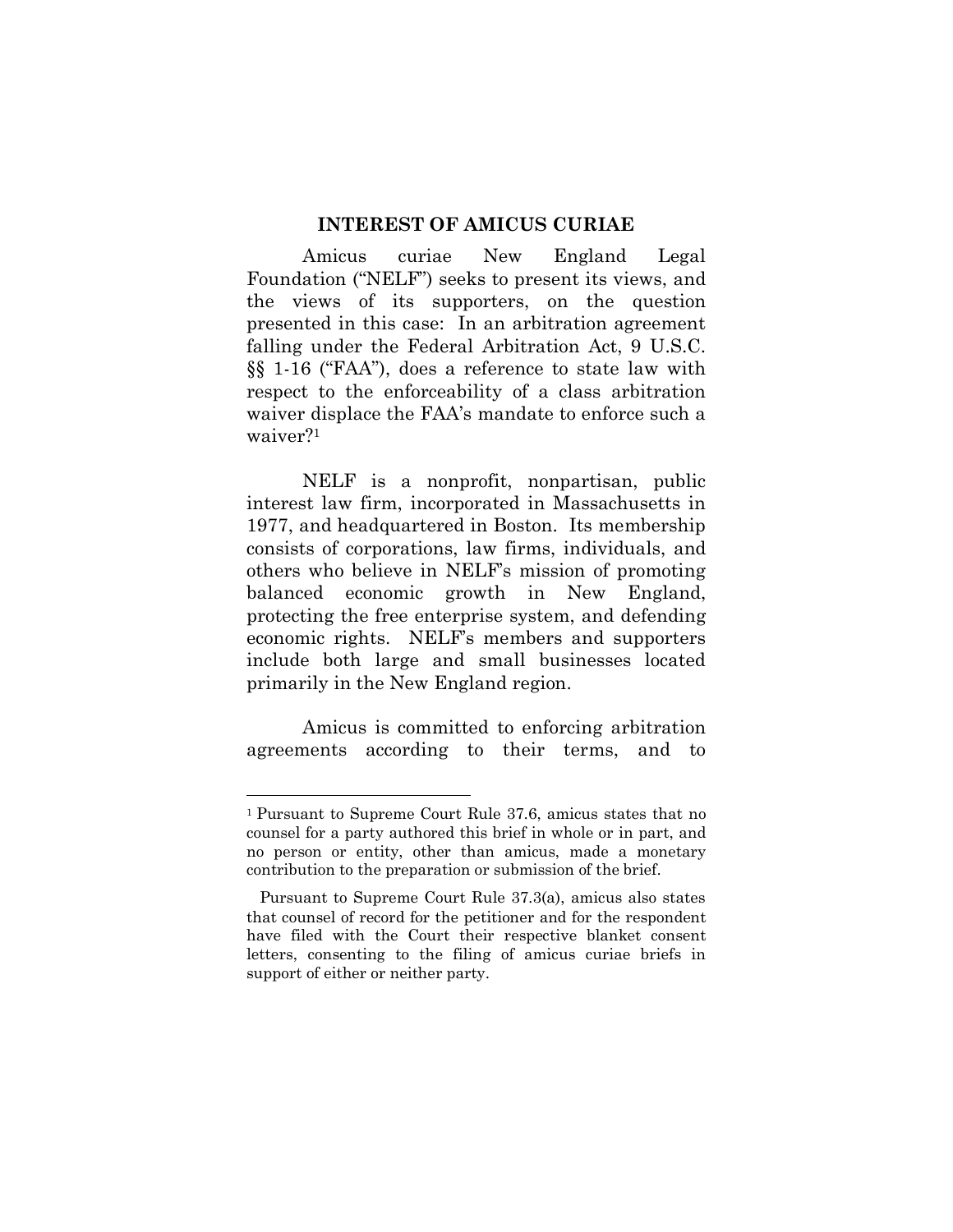encouraging the arbitration of individual disputes as a viable alternative to litigation in court. NELF is also committed to upholding the supremacy of federal law over conflicting state law. In this case, amicus is committed to holding state courts accountable to the Federal Arbitration Act, 9 U.S.C. §§ 1-16 ("FAA"), which preempts any state law or rule of decision that interferes with "[t]he overarching purpose of the FAA . . . to ensure the enforcement of arbitration agreements according to their terms so as to facilitate streamlined proceedings." *AT&T Mobility LLC v. Concepcion*, 131 S. Ct. 1740, 1748 (2011). In particular, NELF is committed to enforcing the FAA's mandate that class arbitration waivers should be enforced, notwithstanding any state law to the contrary.

In addition to this amicus brief, NELF has filed many other related amicus briefs in this Court, arguing for the enforcement of arbitration agreements according to their plain terms under the FAA.<sup>2</sup>

For these and other reasons discussed below, NELF believes that its brief will assist the Court in deciding the issue presented in this case.

#### **SUMMARY OF ARGUMENT**

In the 2007 arbitration agreement at issue here, a reference to state law with respect to the

<sup>2</sup> *See Am. Express Co. v. Italian Colors Rest.*, 133 S. Ct. 2304 (2013); *Oxford Health Plans LLC v. Sutter*, 133 S. Ct. 2064 (2013); *AT&T Mobility LLC v. Concepcion*, 131 S. Ct. 1740 (2011); *Hall St. Assocs., L.L.C. v. Mattel, Inc.*, 552 U.S. 576 (2008); *Green Tree Fin. Corp. v. Bazzle,* 539 U.S. 444 (2003).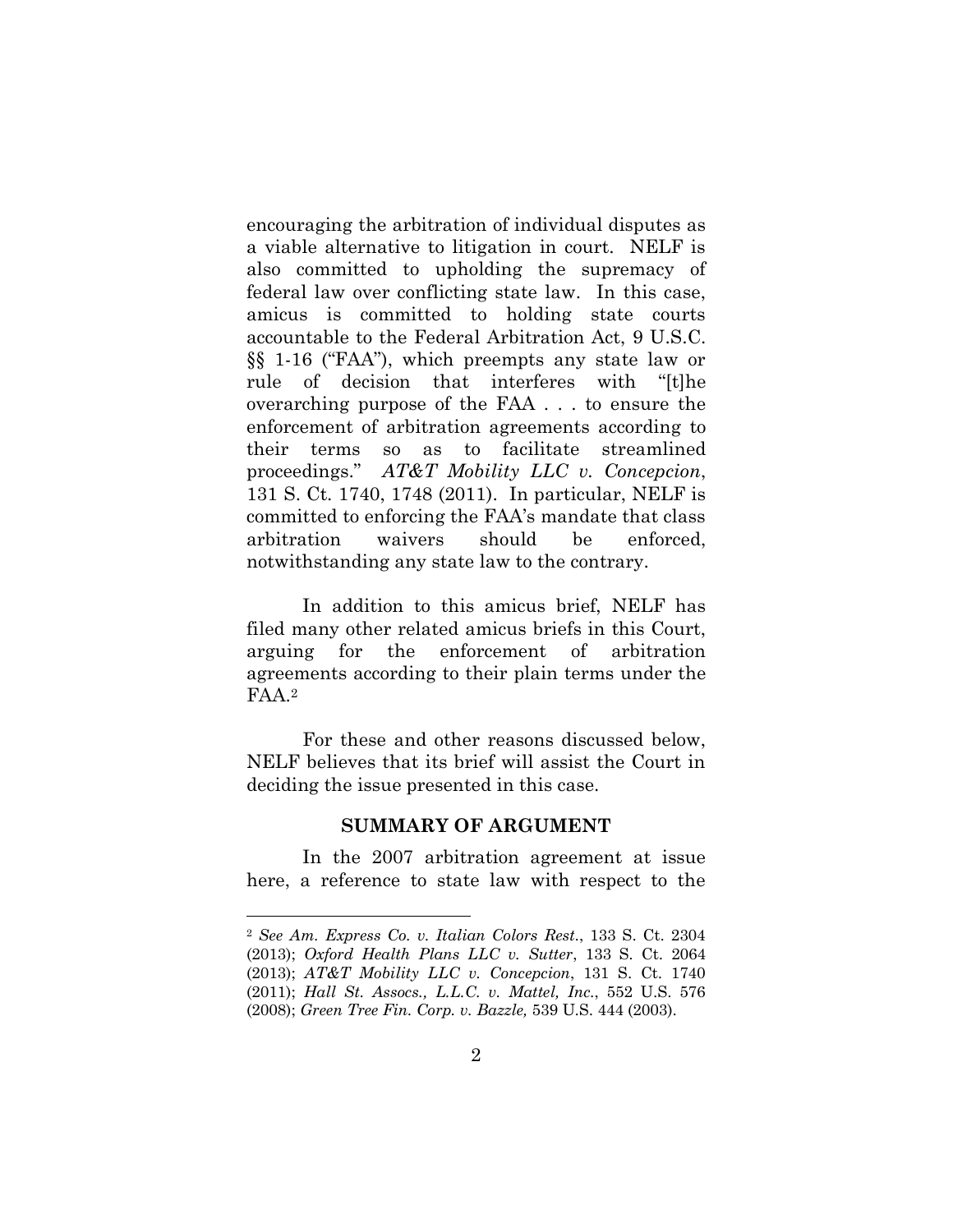enforceability of a class arbitration waiver does not displace the Federal Arbitration Act's mandate to enforce such a waiver. The reference to "the law of your state" in the 2007 agreement's jettison clause was not *intended* to displace the application of the FAA to the class arbitration waiver. Quite to the contrary, this language actually indicates an intent to comply with the FAA, as it was generally understood in 2007. The agreement antedates *AT&T Mobility LLC v. Concepcion*, 131 S. Ct. 1740 (2011), at a time when the FAA's saving clause was widely misinterpreted as allowing "the law of your state" to decide whether a class arbitration waiver was enforceable, typically via the general contract defense of unconscionability. And so, compliance with the FAA in 2007 was understood as requiring compliance with a state's generally applicable contract law on the issue of class action waivers.

The 2007 agreement clearly reflects this pre-*Concepcion* assumption that the FAA allowed state contract law to decide the validity of a class waiver. Indeed, the jettison clause begins with the assumption that state law applies to the issue: "If, however, the law of your state would find this agreement to dispense with class arbitration procedures unenforceable . . . ." This is not a choiceof-law clause. It does not recite that state law shall apply to the class waiver, let alone recite that state law shall apply to the exclusion of federal law. Instead, the clause treats the applicability of state law to the class waiver as a given, consistent with the pre-*Concepcion* view of the FAA.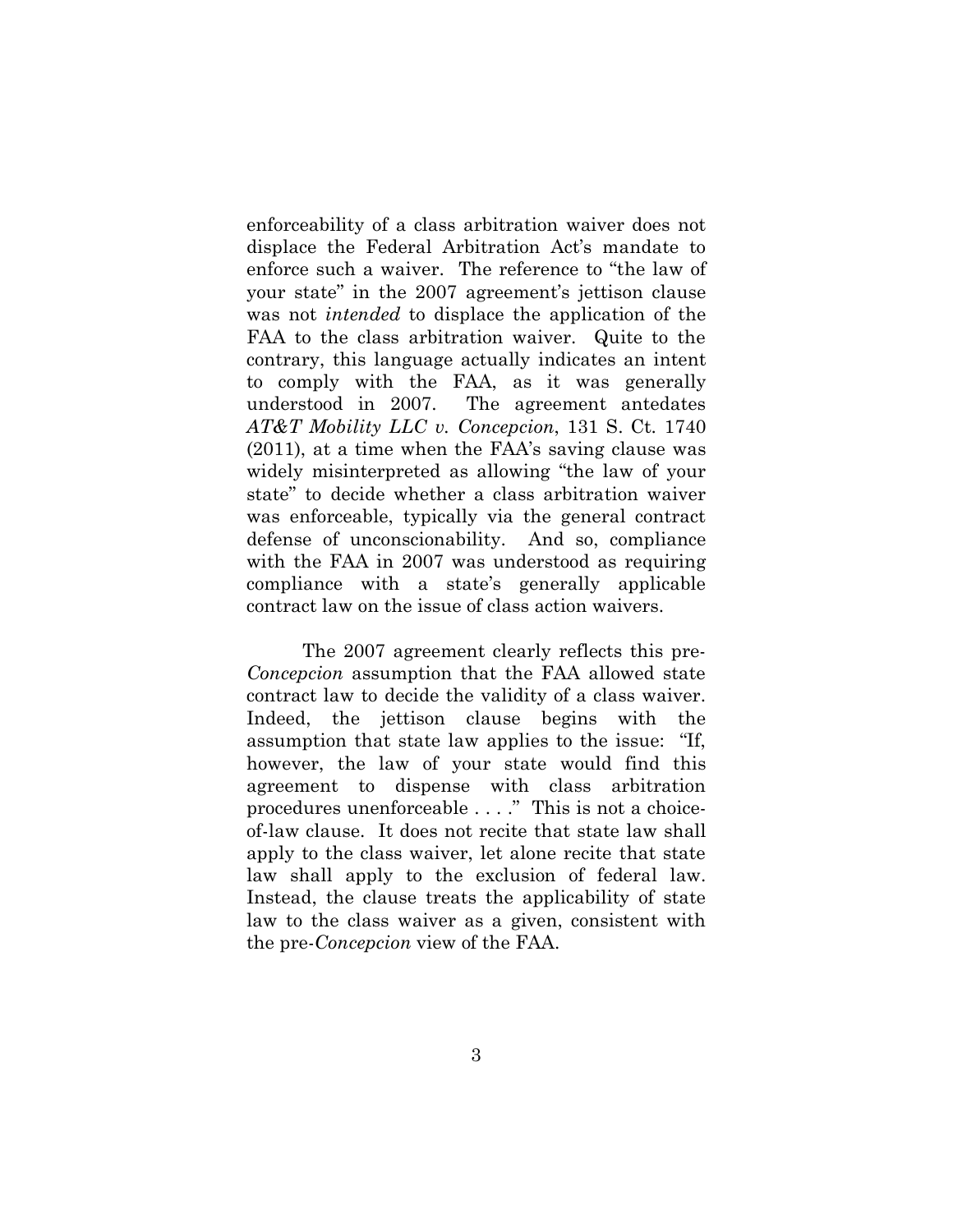The real purpose of the jettison clause was to address the perceived *consequences*, in 2007, if applicable state law were to invalidate the class waiver: " . . . then this entire [arbitration agreement] is unenforceable." The purpose of the jettison clause, then, was not to displace the FAA but instead to protect DIRECTV from the perceived risk of mandatory class arbitration at the time.

Since "the law of your state" was not intended to oust the FAA, and since "the law of your state" cannot, after *Concepcion*, obstruct the enforcement of a class arbitration waiver, DIRECTV's motion to compel the arbitration of Imburgia's individual claims should be allowed.

#### **ARGUMENT**

**THE PRE-***CONCEPCION* **ARBITRATION AGREEMENT AT ISSUE DOES NOT INDICATE AN INTENT TO DISPLACE THE FEDERAL ARBITRATION ACT BECAUSE THE FAA WAS UNDERSTOOD AT THAT TIME TO DEFER TO STATE CONTRACT LAW ON THE ISSUE OF CLASS ARBITRATION WAIVERS.** 

At issue is whether, in a 2007 arbitration agreement falling under the Federal Arbitration Act, 9 U.S.C. §§ 1-16 ("FAA"), a reference to state law with respect to the enforceability of a class arbitration waiver displaces the FAA's mandate to enforce such a waiver. Did the parties to the disputed agreement intend to elevate state law over the FAA on the subject of class arbitration waivers? The answer to this question is no, as amicus argues in detail below.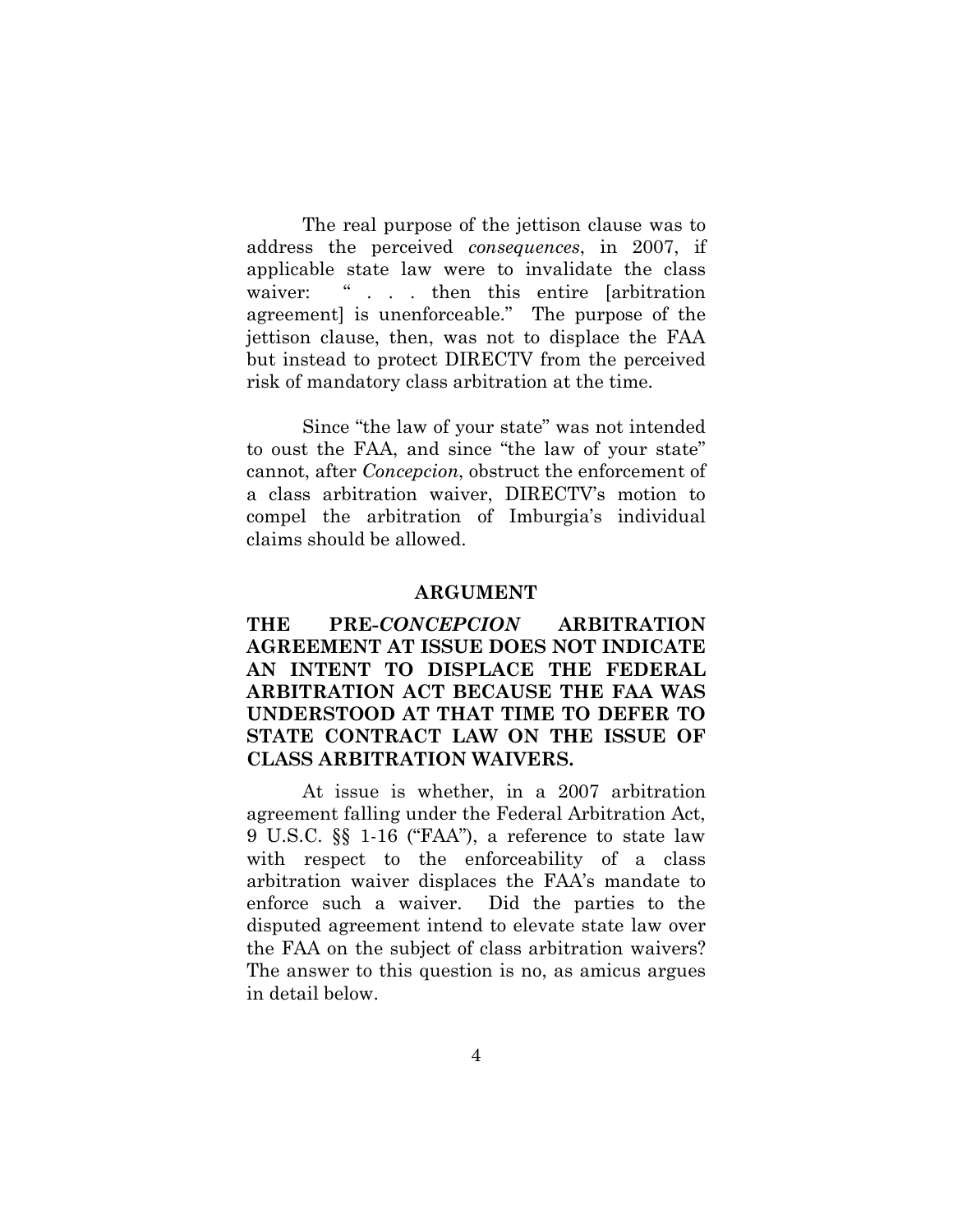The arbitration provision at issue is contained within satellite television provider DIRECTV's 2007 customer agreement with Amy Imburgia. *Imburgia v. DIRECTV, Inc*., 170 Cal. Rptr. 3d 190, 193 (Cal. Ct. App. 2014). The agreement requires the binding arbitration of any future disputes and prohibits classwide procedures. *Id*. <sup>3</sup> While the agreement recites that its arbitration provision "shall be governed by the Federal Arbitration Act," *id*., it also indicates that enforcement of the class waiver will depend on the law of each customer's state: "If, however, *the law of your state* would find this agreement to dispense with class arbitration procedures unenforceable, then this entire [arbitration agreement] is unenforceable." *Id*. (emphasis added).

The California Court of Appeal interpreted "the law of your state" as referring to the law of California to the exclusion of federal law. *See Imburgia,* 170 Cal. Rptr. 3d at 195-98. That is, the lower court interpreted this contractual language, from 2007, to oust the FAA's mandate to enforce the class arbitration waiver, as announced four years later in *AT&T Mobility LLC v. Concepcion*, 131 S.

*Imburgia*, 170 Cal. Rptr. at 193.

<sup>3</sup> The 2007 agreement provides, in relevant part:

<sup>[</sup>A]ny Claim either of us asserts will be resolved only by binding arbitration. . . . Neither you nor we shall be entitled to join or consolidate claims in arbitration by or against other individuals or entities, or arbitrate any claim as a representative member of a class or in a private attorney general capacity.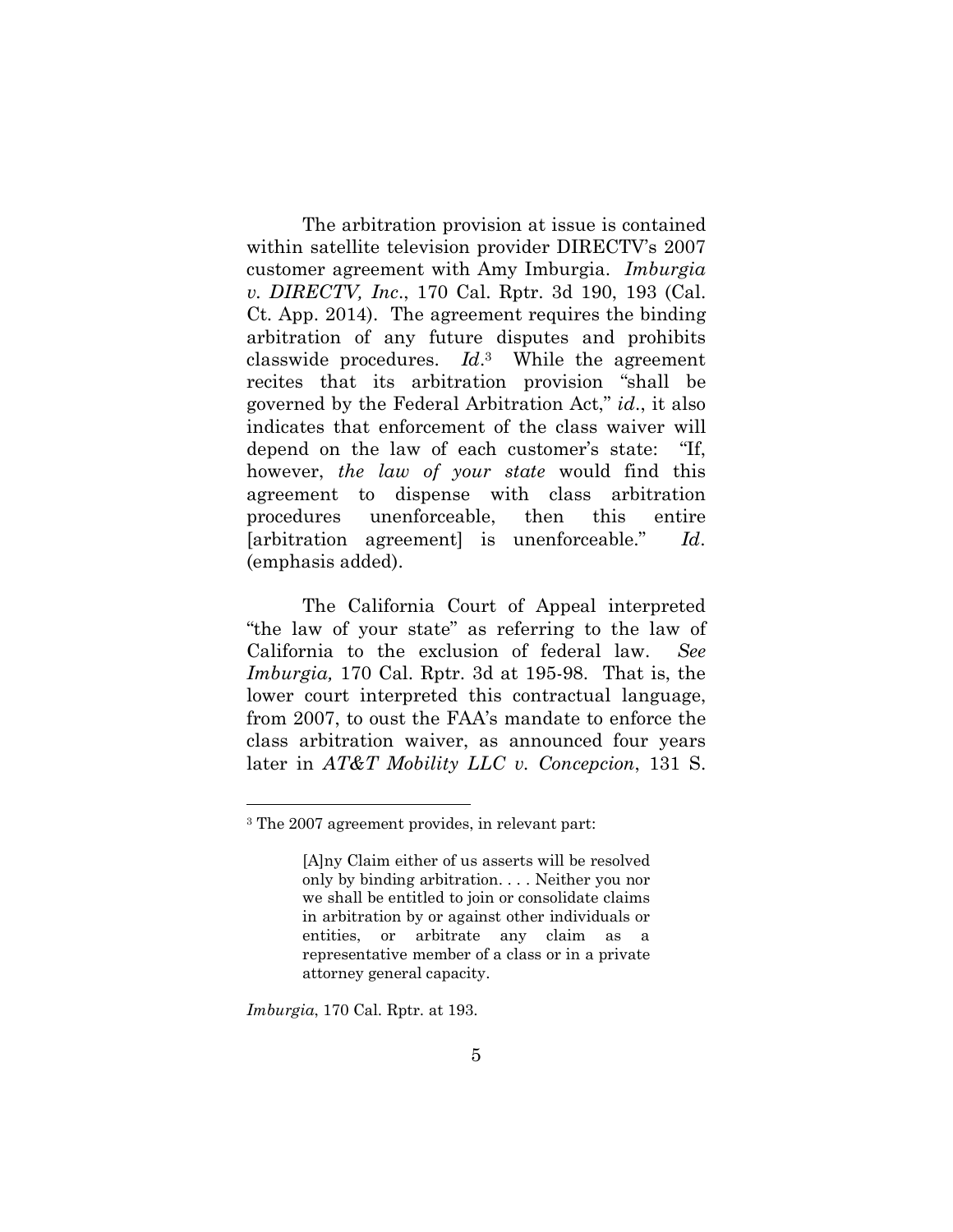Ct. 1740 (2011). Accordingly, the lower court invalidated the class arbitration waiver under a provision of California law that bars individuals from waiving their right to pursue a class action for consumer-related claims. *See Imburgia,* 170 Cal. Rptr. 3d at 194. Consequently, the lower court gave effect to the agreement's nonseverability or jettison clause, quoted above, and voided the entire arbitration agreement. As a result, the court denied DIRECTV's motion to compel the arbitration of Imburgia's individual claims. *See id*. at 198.

The lower court misinterpreted the reference to "the law of your state" in the 2007 agreement's jettison clause. This contractual language was hardly intended to displace application of the FAA to the class arbitration waiver. Quite to the contrary, this language actually indicates an intent to *comply* with the FAA, as it was generally understood at the time. The agreement antedates *AT&T Mobility LLC v. Concepcion*, 131 S. Ct. 1740 (2011), at a time when the FAA's saving clause4 was widely misinterpreted as allowing "the law of your state" to decide whether a class arbitration waiver was enforceable, typically via the general contract defense of unconscionability.5 And so, compliance with the

<sup>4</sup> Under the FAA's saving clause, courts may invalidate arbitration agreements "upon such grounds as exist at law or in equity for the revocation of any contract." 9 U.S.C. § 2. "This saving clause permits agreements to arbitrate to be invalidated by generally applicable contract defenses, such as fraud, duress, or unconscionability . . . ." *Concepcion*, 131 S. Ct. at 1746 (citation and internal quotation marks omitted).

<sup>5</sup>*See*, *e.g*., *Shroyer v. New Cingular Wireless Servs., Inc.*, 498 F.3d 976, 987 (9th Cir. 2007) ("The Federal Arbitration Act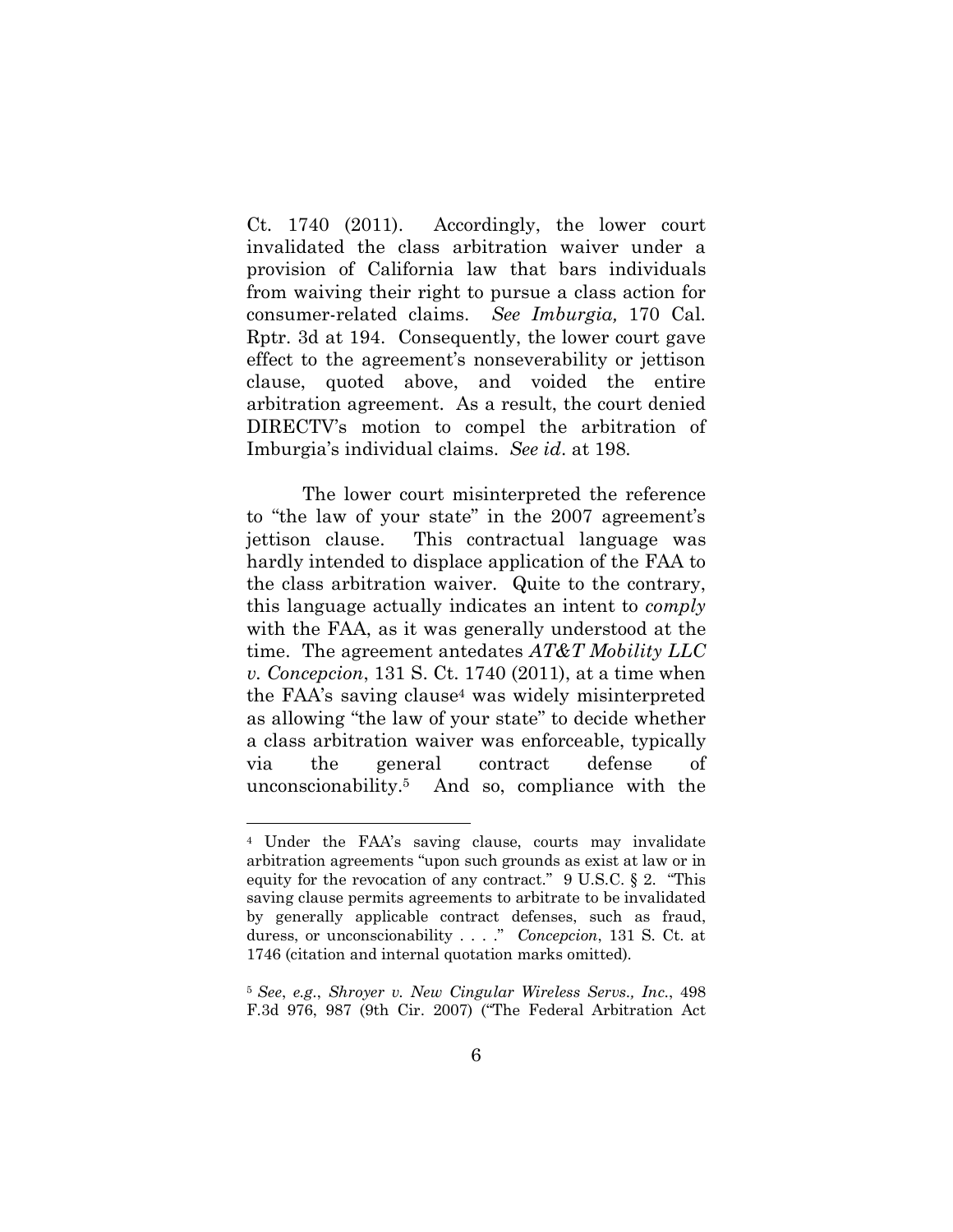FAA in 2007 was understood as requiring compliance with a state's generally applicable contract law on the issue of class action waivers.

Accordingly, reference to both the FAA and "the law of your state" in the 2007 agreement is entirely consistent with the dominant pre-

does not bar federal or state courts from applying generally applicable state contract law principles and refusing to enforce an unconscionable class action waiver in an arbitration clause."); *Ting v. AT&T*, 319 F.3d 1126, 1150 (9th Cir. 2003) ("Because unconscionability is a generally applicable contract defense, it may be applied to invalidate an arbitration agreement without contravening § 2 of the FAA."); *Scott v. Cingular Wireless*, 161 P.3d 1000, 1008 (Wash. 2007) ("Congress [in § 2 of the FAA] simply requires us to put arbitration clauses on the *same* footing as other contracts, not make them the special favorites of the law. . . . [C]ontracts that effectively exculpate their drafter from liability under [state consumer protection law] for broad categories of liability are not enforceable in Washington, even if they are embedded in an arbitration clause. The arbitration clause is irrelevant to the unconscionability."); *Kinkel v. Cingular Wireless LLC*, 857 N.E.2d 250, 263 (Ill. 2006) ("[T]he FAA neither expressly nor impliedly preempts a state court from holding that an arbitration clause or a specific provision within an arbitration clause is unenforceable[.] . . . Because our analysis on the question of class action waivers is applicable to all contracts governed by Illinois law, it can be applied to render the class action waiver in an arbitration clause unenforceable without undermining the goals and policies of the FAA."); J. Maria Glover, *Beyond Unconscionability: Class Action Waivers and Mandatory Arbitration Agreements*, 59 Vand. L. Rev. 1735, 1751 (2006) ("[D]ue to this 'saving clause,' federal law favors enforcement of [arbitration] agreements according to their terms insofar as--but only insofar as--those terms are enforceable as a matter of generally applicable state contract law. . . . [T]he unconscionability doctrine . . . remains a potential sword with which to attack class action waivers.").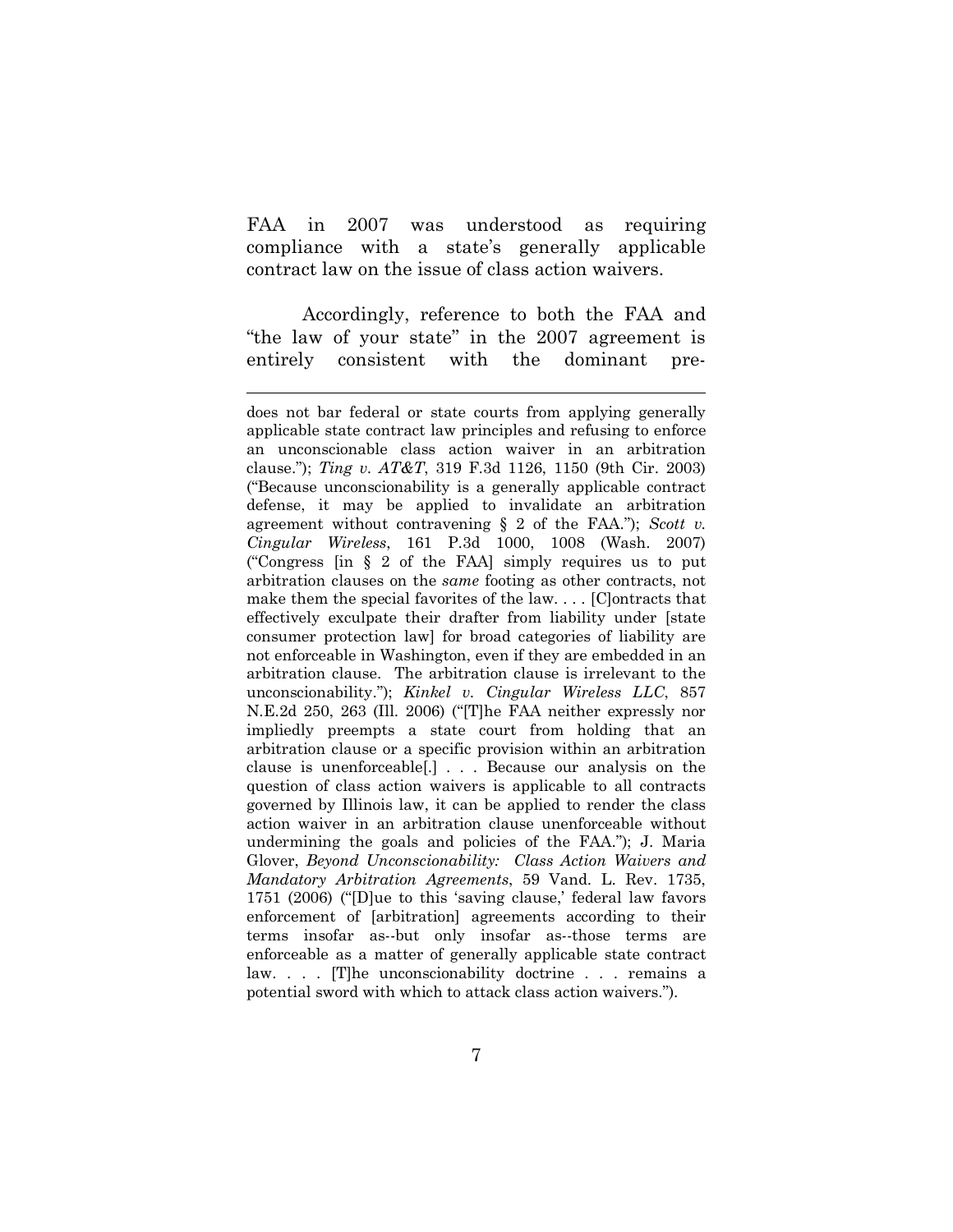*Concepcion* view that the FAA allowed state law to decide whether a class arbitration was enforceable. Indeed, the jettison clause begins with the *assumption* that state law determines the validity of the class waiver: "If, however, the law of your state would find this agreement to dispense with class arbitration procedures unenforceable . . . ." *Imburgia*, 170 Cal. Rptr. at 193. This is not a choiceof-law clause. It does not recite that state law shall apply to the class waiver, let alone recite that state law shall apply to the exclusion of federal law. Instead, the clause treats the applicability of state law as a given, consistent with the pre-*Concepcion* view of the FAA.

The real purpose of the jettison clause was to address the perceived *consequences*, in 2007, if applicable state law were to invalidate the class waiver: "... then this entire [arbitration agreement] is unenforceable." *Imburgia*, 170 Cal. Rptr. at 193. The purpose of the jettison clause, then, was not to displace the FAA but instead to protect DIRECTV from the perceived risk of mandatory class arbitration at the time.<sup>6</sup>

<sup>6</sup> *See* Christopher R. Drahozal & Quentin R. Wittrock, *Franchising, Arbitration, and the Future of the Class Action*, 3 Entrepreneurial Bus. L.J. 275, 278 (2009) ("As long as the invalid [class arbitration] waiver is severable from the parties' arbitration agreement, the case will still proceed in arbitration --but on a class basis rather than an individual basis. However, an increasing number of . . . form contracts now include nonseverability provisions in their arbitration clauses, specifying by contract that if the class arbitration waiver is held invalid, the entire arbitration clause is unenforceable. The result of such a clause, in those jurisdictions holding class arbitration waivers invalid, is that any class claim within the scope of the arbitration clause would proceed as a putative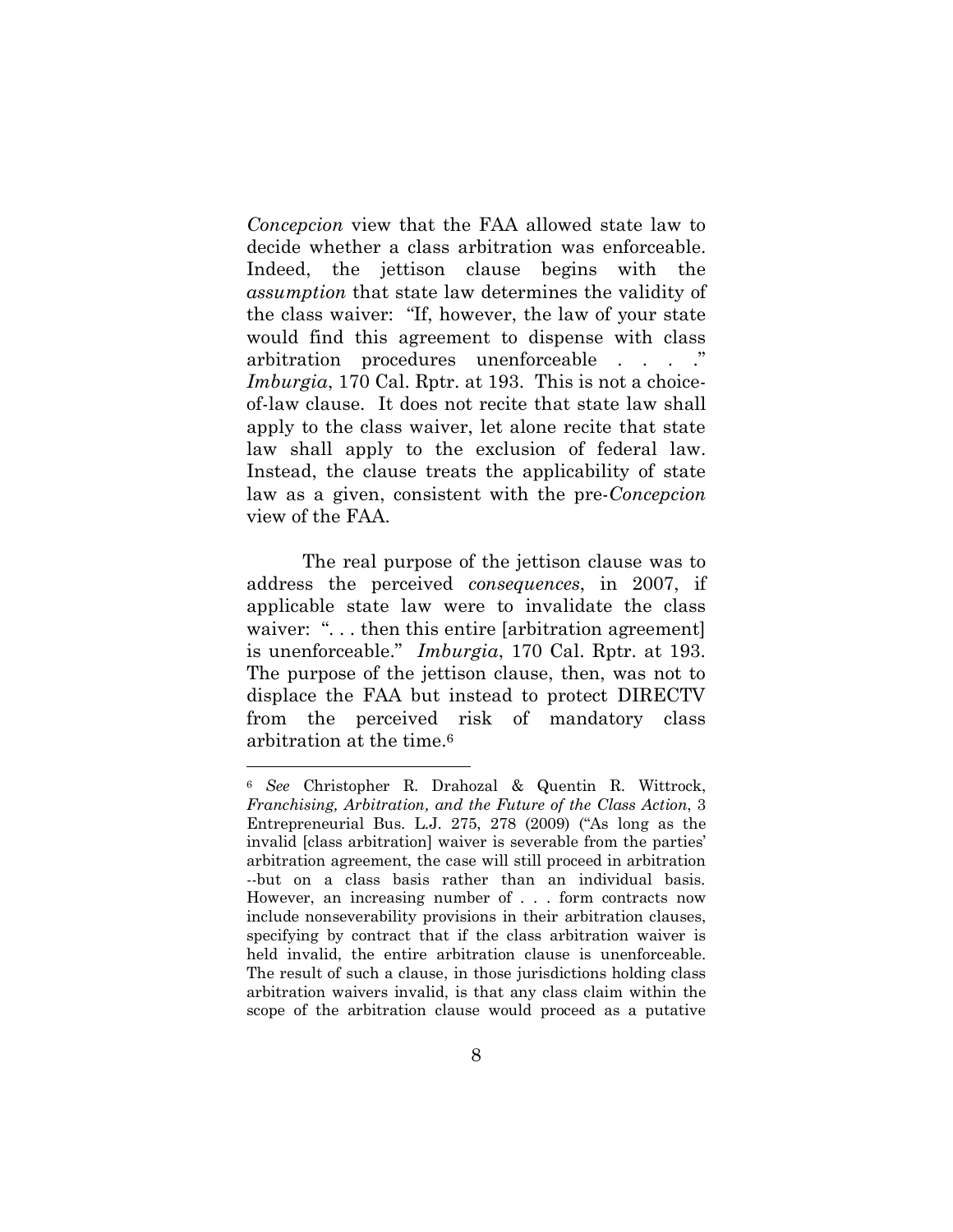*Concepcion*, of course, has since rejected the basic assumption of this 2007 jettison clause that the FAA allows state law to decide whether a class

 $\overline{a}$ 

class action in court."); Theodore Eisenberg, Geoffrey P. Miller & Emily Sherwin, *Arbitration's Summer Soldiers: An Empirical Study of Arbitration Clauses in Consumer and Nonconsumer Cases*, 41 U. Mich. J.L. Reform 871, 884 (2008) ("[I]n 60 percent of the consumer contracts that contained mandatory arbitration clauses, companies' standard form contracts deemed those clauses void if the arbitration process allows for class action activity.").

 This erroneous belief in mandatory class arbitration was perhaps due to a widespread misinterpretation of *Green Tree Fin. Corp. v. Bazzle,* 539 U.S. 444 (2003) (plurality opinion), which the Court later addressed and corrected in *Stolt–Nielsen S.A. v. AnimalFeeds Int'l Corp.*, 559 U.S. 662, 680-81 (2010). According to that misreading, *Bazzle* had recognized an implied right to class arbitration in any arbitration agreement governed by the FAA, which the drafting party would need to overcome with express contract language forbidding class arbitration. *See Stolt–Nielsen,* 559 U.S. at 680-81 (discussing same). *See also* William G. Whitehill, *Class Actions and Arbitration Murky Waters: Stolt-Nielsen S.A. v. AnimalFeeds International Corp.*, 4 World Arb. & Mediation Rev. 1, 9-10 (2010), *available* at http://www.gardere.com/Binaries/Press%20and%20Publications /WAMRWhitehill.pdf (last visited June 5, 2015) (same); Alan Scott Rau, *Arbitral Power and the Limits of Contract: The New Trilogy*, 22 Am. Rev. Int'l Arb. 435, 524-25 (2011) (same).

 Therefore, if a class waiver were invalidated under state contract law, pre-*Concepcion*, a claimant's purported presumptive right to class arbitration that was misattributed to *Bazzle* might remain undisturbed and intact in the remaining terms of the arbitration agreement. Without a jettison clause, then, the drafting party could face the undesirable prospect of mandatory class arbitration if the class waiver were invalidated under a state's general contract law, or so it was believed back then.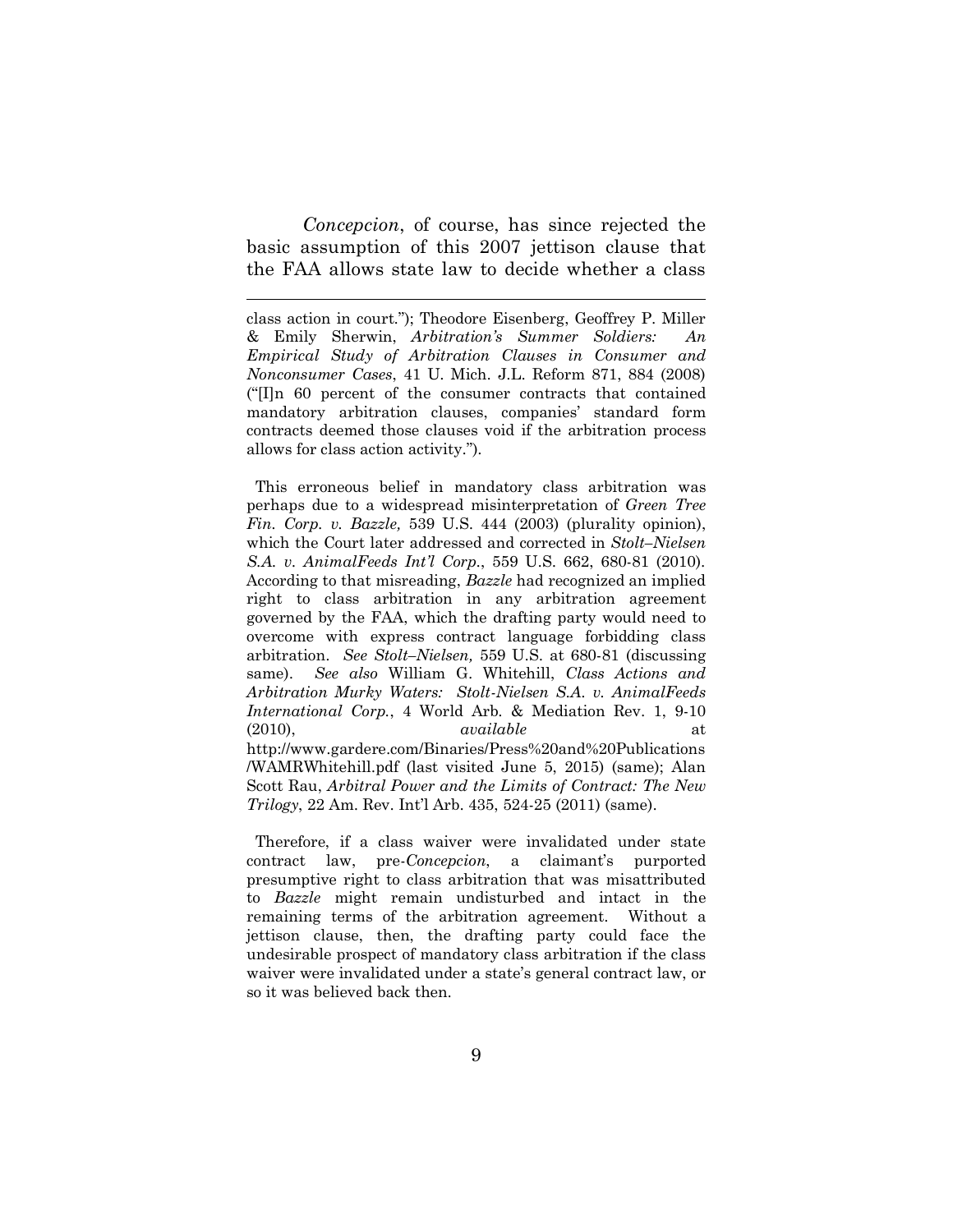arbitration waiver is enforceable. In *Concepcion*, the Court held that the FAA requires the enforcement of a class arbitration waiver that is contained in a valid arbitration agreement, notwithstanding any state law to the contrary. *See Concepcion*, 131 S. Ct. at 1748.7 After *Concepcion*, then, it is clear that "the law of your state" has no effect on the enforcement of such a waiver. Therefore, the disputed "law of your state" language in this 2007 agreement is now a meaningless artifact from the pre-*Concepcion* era.<sup>8</sup>

In sum, the reference to "the law of your state" in the 2007 agreement was not intended to oust the FAA. To the contrary, this contractual language actually indicates compliance with the FAA as it was

<sup>7</sup> "Although [the FAA's] saving clause preserves generally applicable contract defenses, nothing in it suggests an intent to preserve state-law rules that stand as an obstacle to the accomplishment of the FAA's objectives." *Concepcion*, 131 S. Ct. at 1748. That is, invalidating a class waiver, even under a generally applicable contract defense, would *require* class arbitration as a condition for the enforcement of the arbitration agreement. And requiring class arbitration would, in turn, contravene "[t]he overarching purpose of the FAA . . . to ensure the enforcement of arbitration agreements according to their terms so as to facilitate streamlined proceedings." *Id*. *See also id*. ("Requiring the availability of classwide arbitration interferes with fundamental attributes of arbitration and thus creates a scheme inconsistent with the FAA.").

<sup>8</sup> In addition to *Concepcion*, *Stolt–Nielsen* has also obviated the need for a jettison clause in an agreement governed by the FAA. Under *Stolt-Nielsen*, there is no implied right to class arbitration. *See Stolt-Nielsen*, 559 U.S. at 685. Instead, the FAA requires a contractual basis that the parties consented to class arbitration. *See id*. at 684. A class arbitration waiver clearly defeats any contractual basis authorizing class arbitration.